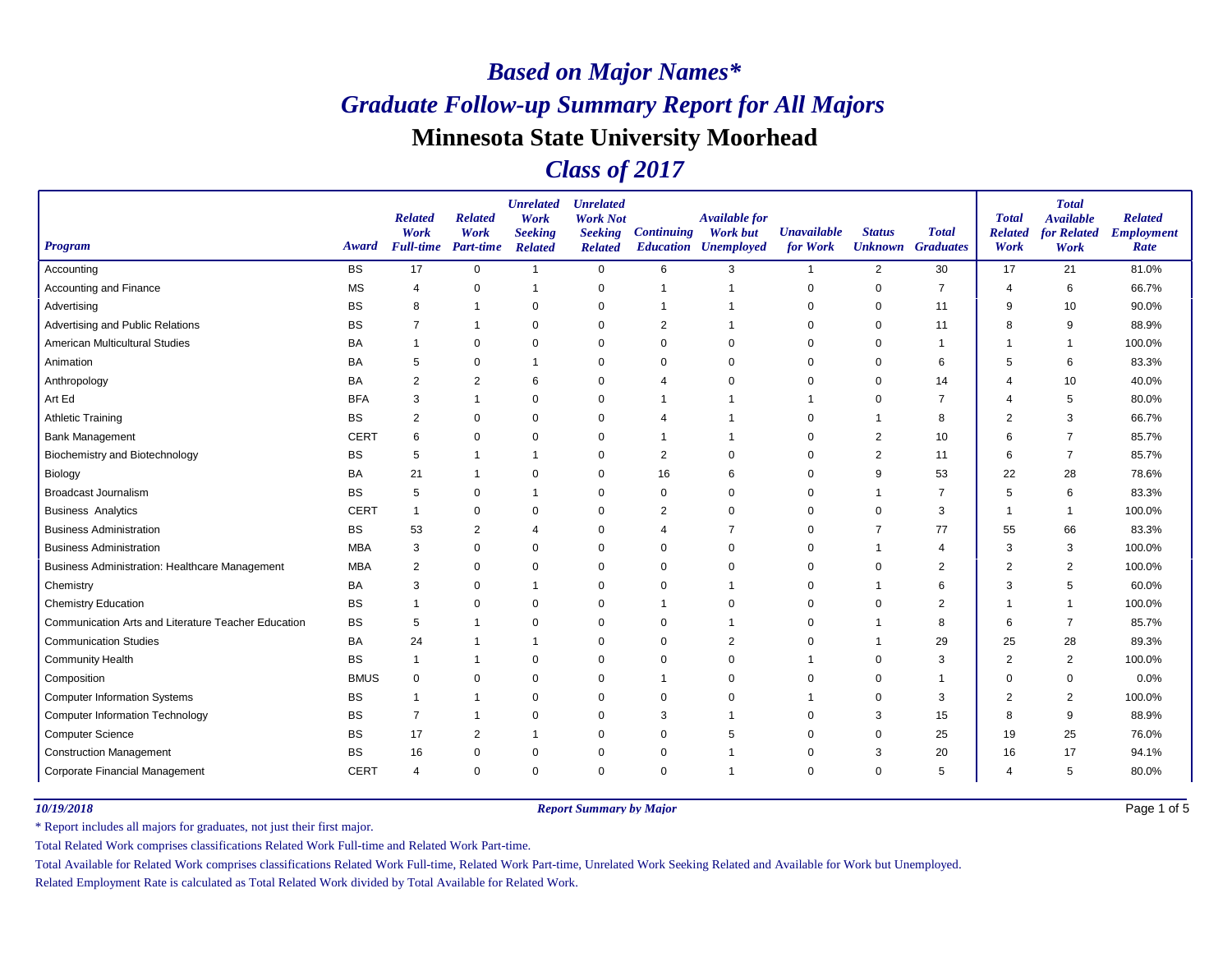### *Class of 2017*

| <b>Program</b>                           | Award       | <b>Related</b><br>Work<br><b>Full-time</b> | <b>Related</b><br>Work<br><b>Part-time</b> | <b>Unrelated</b><br>Work<br><b>Seeking</b><br><b>Related</b> | <b>Unrelated</b><br><b>Work Not</b><br><b>Seeking</b><br><b>Related</b> | <b>Continuing</b> | <b>Available for</b><br><b>Work but</b><br><b>Education Unemployed</b> | <b>Unavailable</b><br>for Work | <b>Status</b><br><b>Unknown</b> Graduates | <b>Total</b>   | <b>Total</b><br><b>Related</b><br>Work | <b>Total</b><br><b>Available</b><br>for Related<br>Work | <b>Related</b><br><b>Employment</b><br>Rate |
|------------------------------------------|-------------|--------------------------------------------|--------------------------------------------|--------------------------------------------------------------|-------------------------------------------------------------------------|-------------------|------------------------------------------------------------------------|--------------------------------|-------------------------------------------|----------------|----------------------------------------|---------------------------------------------------------|---------------------------------------------|
| Counseling                               | <b>MS</b>   | 20                                         | $\mathbf 0$                                | $\mathbf 0$                                                  | $\mathbf 0$                                                             | $\mathbf 0$       | 10                                                                     | 0                              | $\mathbf 0$                               | 30             | 20                                     | 30                                                      | 66.7%                                       |
| <b>Criminal Justice</b>                  | <b>BA</b>   | 27                                         | 2                                          | 5                                                            | 0                                                                       | $\overline{4}$    | 8                                                                      | 0                              | 8                                         | 54             | 29                                     | 42                                                      | 69.0%                                       |
| Curriculum and Instruction               | <b>MS</b>   | 32                                         |                                            | $\Omega$                                                     | $\mathbf 0$                                                             | 6                 |                                                                        | $\Omega$                       | 2                                         | 42             | 33                                     | 34                                                      | 97.1%                                       |
| <b>Customer Relationship Management</b>  | <b>CERT</b> | 2                                          | $\mathbf 0$                                | $\mathbf 0$                                                  | $\mathbf 0$                                                             |                   | $\mathbf 0$                                                            | $\Omega$                       | $\Omega$                                  | 3              | $\overline{2}$                         | 2                                                       | 100.0%                                      |
| Early Childhood Education -Non-Licensure | BA          | 6                                          | $\mathbf 0$                                | $\Omega$                                                     | 0                                                                       | 0                 |                                                                        | 0                              | $\Omega$                                  | 7              | 6                                      | $\overline{7}$                                          | 85.7%                                       |
| Early Childhood Teacher Education        | <b>BS</b>   | 18                                         | $\mathbf 0$                                | $\Omega$                                                     | $\mathbf 0$                                                             | 3                 | 3                                                                      | $\Omega$                       | 3                                         | 27             | 18                                     | 21                                                      | 85.7%                                       |
| East Asian Studies                       | <b>BA</b>   | 2                                          |                                            | $\Omega$                                                     | $\mathbf 0$                                                             | $\mathbf 0$       | $\overline{2}$                                                         | $\Omega$                       | $\Omega$                                  | 5              | 3                                      | 5                                                       | 60.0%                                       |
| Economics                                | BA          | 3                                          |                                            | $\overline{2}$                                               | $\mathbf 0$                                                             |                   | $\Omega$                                                               | $\Omega$                       |                                           | 8              | $\Delta$                               | 6                                                       | 66.7%                                       |
| <b>Educational Leadership</b>            | <b>MS</b>   | 32                                         | 0                                          | $\mathbf 0$                                                  | 0                                                                       | 7                 | $\mathbf 0$                                                            | 0                              | 3                                         | 42             | 32                                     | 32                                                      | 100.0%                                      |
| <b>Educational Leadership</b>            | <b>SPEC</b> | $\overline{4}$                             | $\mathbf 0$                                | $\Omega$                                                     | 0                                                                       | 3                 | $\Omega$                                                               | $\Omega$                       | $\mathbf 0$                               | $\overline{7}$ | $\overline{4}$                         | $\overline{4}$                                          | 100.0%                                      |
| <b>Elementary Inclusive Education</b>    | <b>BS</b>   | 78                                         | 8                                          | $\overline{2}$                                               | $\mathbf 0$                                                             | $\overline{2}$    | 10                                                                     | 0                              | 9                                         | 109            | 86                                     | 98                                                      | 87.8%                                       |
| English                                  | <b>BA</b>   | 5                                          | $\mathbf 0$                                | $\overline{2}$                                               | 0                                                                       | $\overline{2}$    | 9                                                                      | 0                              | $\mathbf 0$                               | 18             | 5                                      | 16                                                      | 31.3%                                       |
| English and Mass Communications          | <b>BA</b>   | 3                                          | $\mathbf 0$                                | $\overline{1}$                                               | 0                                                                       | $\mathbf 0$       | $\Omega$                                                               | $\Omega$                       | $\mathbf 0$                               | 4              | 3                                      | $\overline{4}$                                          | 75.0%                                       |
| Entrepreneurship                         | <b>CERT</b> | $\mathbf 0$                                | $\mathbf 0$                                | $\mathbf 0$                                                  | 0                                                                       | 0                 |                                                                        | 0                              | 0                                         | $\mathbf 1$    | $\Omega$                               | -1                                                      | 0.0%                                        |
| <b>Exercise Science</b>                  | <b>BS</b>   | 18                                         | 2                                          | $\overline{2}$                                               | 0                                                                       | 18                |                                                                        | $\Omega$                       | 10                                        | 51             | 20                                     | 23                                                      | 87.0%                                       |
| Film Production                          | BA          | 16                                         | $\overline{4}$                             | 3                                                            | $\overline{1}$                                                          | $\mathbf 1$       | $\overline{2}$                                                         | $\Omega$                       | $\overline{4}$                            | 31             | 20                                     | 25                                                      | 80.0%                                       |
| <b>Film Studies</b>                      | <b>BA</b>   | 3                                          | $\mathbf 0$                                | $\Omega$                                                     | $\mathbf 0$                                                             | 0                 | $\Omega$                                                               | $\Omega$                       | $\Omega$                                  | 3              | 3                                      | 3                                                       | 100.0%                                      |
| Finance                                  | <b>BS</b>   | 18                                         | 0                                          | $\mathbf 0$                                                  | $\mathbf 0$                                                             | $\overline{2}$    |                                                                        | $\Omega$                       | 5                                         | 26             | 18                                     | 19                                                      | 94.7%                                       |
| Geographic Information Science           | <b>CERT</b> | $\overline{2}$                             | $\overline{1}$                             | $\Omega$                                                     | $\mathbf 0$                                                             | 6                 | $\Omega$                                                               | 0                              | $\overline{1}$                            | 10             | 3                                      | 3                                                       | 100.0%                                      |
| Geosciences                              | <b>BS</b>   | $\overline{2}$                             | $\mathbf 0$                                | $\mathbf 0$                                                  | $\mathbf 0$                                                             | 3                 |                                                                        | 0                              | 0                                         | 6              | $\overline{2}$                         | 3                                                       | 66.7%                                       |
| Gerontology                              | <b>BA</b>   | 3                                          | 0                                          | $\overline{1}$                                               | 0                                                                       | $\mathbf 0$       | $\Omega$                                                               | $\Omega$                       | $\mathbf 0$                               | 4              | 3                                      | $\overline{\mathcal{A}}$                                | 75.0%                                       |
| Gerontology                              | <b>BSW</b>  | $\overline{1}$                             | $\mathbf 0$                                | $\Omega$                                                     | $\mathbf 0$                                                             | $\mathbf 0$       | -1                                                                     | 0                              | $\mathbf 0$                               | $\overline{c}$ |                                        | $\overline{2}$                                          | 50.0%                                       |
| <b>Graphic Communications</b>            | <b>BA</b>   | $\overline{1}$                             | $\Omega$                                   | $\Omega$                                                     | $\mathbf 0$                                                             | 0                 | $\Omega$                                                               | $\Omega$                       | $\Omega$                                  | -1             |                                        | -1                                                      | 100.0%                                      |
| <b>Graphic Communications</b>            | <b>BS</b>   | 14                                         | $\overline{2}$                             | $\overline{2}$                                               | $\mathbf 0$                                                             | $\mathbf 0$       | 3                                                                      | $\Omega$                       | $\overline{1}$                            | 22             | 16                                     | 21                                                      | 76.2%                                       |
| Graphic Design                           | <b>BFA</b>  | 8                                          | $\overline{2}$                             | $\overline{1}$                                               | 0                                                                       | $\mathbf 0$       | -1                                                                     | 0                              | -1                                        | 13             | 10                                     | 12                                                      | 83.3%                                       |
| <b>Health Services Administration</b>    | <b>BS</b>   | 10                                         | $\mathbf 0$                                | $\Omega$                                                     | $\mathbf 0$                                                             | 5                 | 3                                                                      |                                | 2                                         | 21             | 10                                     | 13                                                      | 76.9%                                       |
| <b>Health Teacher Education</b>          | <b>BS</b>   | $\overline{4}$                             | 0                                          | 0                                                            | 0                                                                       | 0                 | $\Omega$                                                               | $\Omega$                       | 2                                         | 6              | Δ                                      | $\overline{\mathcal{A}}$                                | 100.0%                                      |
| <b>Healthcare Administration</b>         | <b>MHA</b>  | 6                                          | $\mathbf 0$                                | $\Omega$                                                     | $\mathbf 0$                                                             | $\mathbf 0$       | 0                                                                      | $\Omega$                       | $\overline{1}$                            | $\overline{7}$ | 6                                      | 6                                                       | 100.0%                                      |

*10/19/2018 Report Summary by Major*

Page 2 of 5

\* Report includes all majors for graduates, not just their first major.

Total Related Work comprises classifications Related Work Full-time and Related Work Part-time.

Total Available for Related Work comprises classifications Related Work Full-time, Related Work Part-time, Unrelated Work Seeking Related and Available for Work but Unemployed.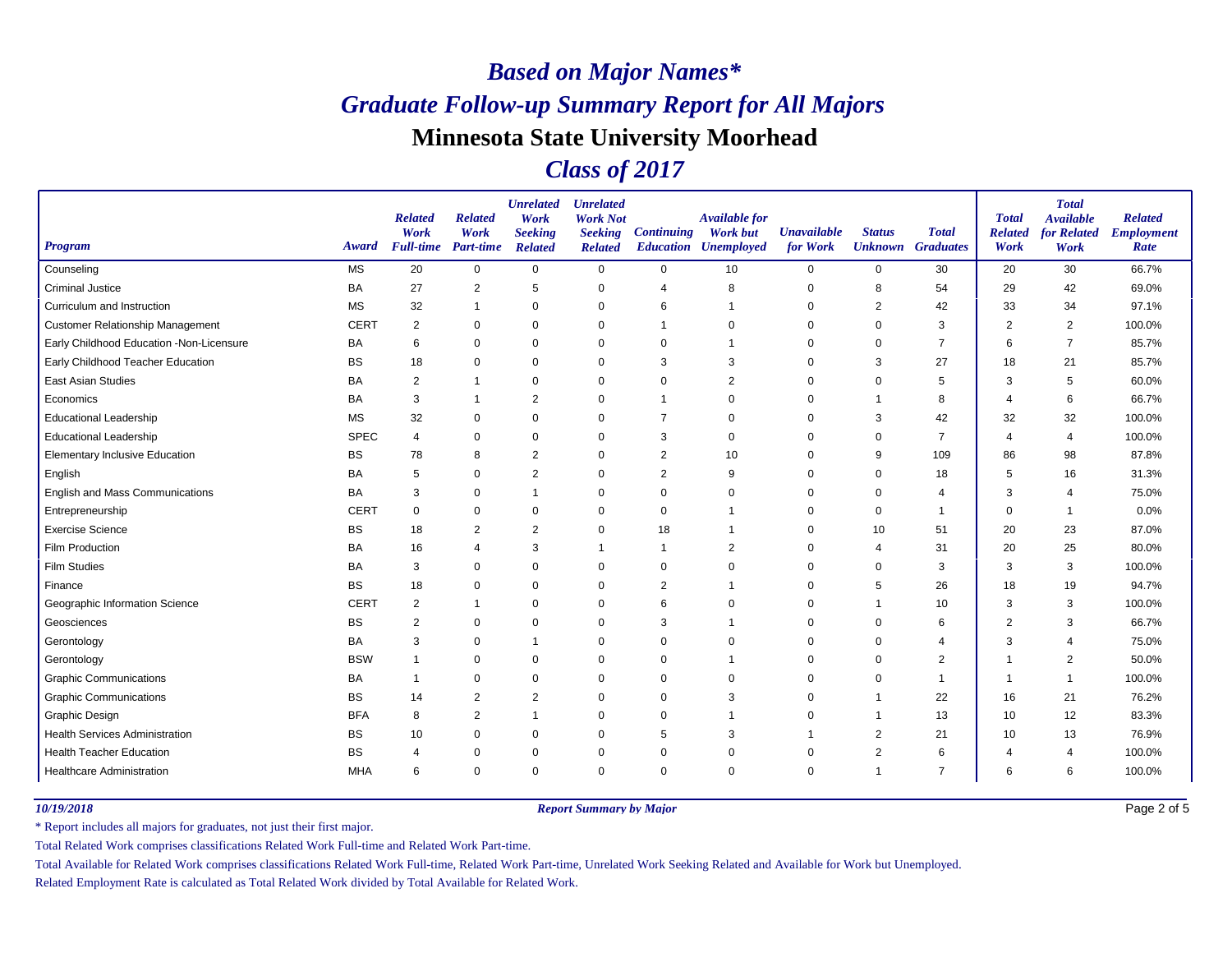### *Class of 2017*

| <b>Program</b>                                            | Award       | <b>Related</b><br>Work<br><b>Full-time</b> Part-time | <b>Related</b><br>Work | <b>Unrelated</b><br>Work<br><b>Seeking</b><br><b>Related</b> | <b>Unrelated</b><br><b>Work Not</b><br><b>Seeking</b><br><b>Related</b> | <b>Continuing</b> | <b>Available for</b><br><b>Work but</b><br><b>Education Unemployed</b> | <b>Unavailable</b><br>for Work | <b>Status</b> | <b>Total</b><br><b>Unknown</b> Graduates | <b>Total</b><br><b>Related</b><br>Work | <b>Total</b><br><b>Available</b><br>for Related<br>Work | <b>Related</b><br><b>Employment</b><br>Rate |
|-----------------------------------------------------------|-------------|------------------------------------------------------|------------------------|--------------------------------------------------------------|-------------------------------------------------------------------------|-------------------|------------------------------------------------------------------------|--------------------------------|---------------|------------------------------------------|----------------------------------------|---------------------------------------------------------|---------------------------------------------|
| History                                                   | <b>BA</b>   | $\mathbf{1}$                                         | $\overline{1}$         | $\overline{4}$                                               | $\mathbf 0$                                                             | 2                 | 3                                                                      | 0                              | 1             | 12                                       | $\overline{2}$                         | 9                                                       | 22.2%                                       |
| <b>International Studies</b>                              | BA          | 0                                                    | $\overline{1}$         | $\mathbf 0$                                                  | $\mathbf 0$                                                             | 0                 | $\mathbf 0$                                                            | 0                              | $\mathbf 1$   | $\overline{2}$                           | $\overline{1}$                         | -1                                                      | 100.0%                                      |
| <b>International Studies</b>                              | <b>BS</b>   | $\overline{4}$                                       | $\overline{2}$         | $\mathbf 0$                                                  | 0                                                                       | 2                 | 0                                                                      | 0                              |               | 9                                        | 6                                      | 6                                                       | 100.0%                                      |
| Investment Management                                     | <b>CERT</b> | 5                                                    | $\mathbf 0$            | $\mathbf 0$                                                  | 0                                                                       | $\Omega$          |                                                                        | $\Omega$                       | $\Omega$      | 6                                        | 5                                      | 6                                                       | 83.3%                                       |
| <b>Jazz Studies</b>                                       | <b>BMUS</b> | 6                                                    | $\overline{2}$         | $\mathbf 0$                                                  | $\mathbf 0$                                                             | 0                 | $\Omega$                                                               | 0                              |               | 8                                        | 8                                      | 8                                                       | 100.0%                                      |
| Lean - Quality Management                                 | <b>CERT</b> | $\overline{4}$                                       | $\mathbf 0$            | $\mathbf 0$                                                  | 0                                                                       |                   | $\Omega$                                                               | 0                              |               | 6                                        | Δ                                      | $\overline{4}$                                          | 100.0%                                      |
| <b>Liberal Arts</b>                                       | AA          | 4                                                    | $\mathbf 0$            | $\mathbf 0$                                                  | 0                                                                       | 3                 | $\overline{2}$                                                         | 0                              | $\mathbf 0$   | 9                                        | 4                                      | 6                                                       | 66.7%                                       |
| Life Science Education                                    | BS          | $\overline{7}$                                       | 0                      | 0                                                            | 0                                                                       | 0                 | $\Omega$                                                               | 0                              |               | 8                                        | 7                                      | $\overline{7}$                                          | 100.0%                                      |
| <b>Mass Communications</b>                                | BS          | 2                                                    |                        | $\mathbf 0$                                                  | 0                                                                       |                   |                                                                        | 0                              | $\Omega$      | 5                                        | 3                                      | $\overline{4}$                                          | 75.0%                                       |
| Mathematics                                               | <b>BA</b>   |                                                      | $\mathbf 0$            | -1                                                           | 0                                                                       |                   |                                                                        | 0                              |               | 5                                        |                                        | 3                                                       | 33.3%                                       |
| Mathematics                                               | BS          | 2                                                    | 0                      | $\mathbf 0$                                                  | 0                                                                       | 0                 | $\Omega$                                                               | 0                              | $\Omega$      | 2                                        | $\overline{2}$                         | $\overline{2}$                                          | 100.0%                                      |
| Mathematics Teacher Education                             | BS          | 6                                                    | $\mathbf 0$            | $\mathbf 0$                                                  | $\mathbf 0$                                                             | $\mathbf 0$       | $\Omega$                                                               | 0                              | $\mathbf 0$   | 6                                        | 6                                      | 6                                                       | 100.0%                                      |
| <b>Mathematics: Actuarial Science</b>                     | <b>BS</b>   | $\overline{4}$                                       | $\Omega$               | $\mathbf 0$                                                  | $\mathbf 0$                                                             | $\Omega$          | $\Omega$                                                               | $\Omega$                       | $\Omega$      | $\overline{4}$                           | 4                                      | $\overline{4}$                                          | 100.0%                                      |
| <b>Medical Laboratory Science</b>                         | <b>BS</b>   |                                                      | 0                      | $\mathbf 0$                                                  | $\mathbf 0$                                                             | 0                 | $\mathbf 0$                                                            | 0                              | 0             | $\mathbf{1}$                             | 1                                      | -1                                                      | 100.0%                                      |
| Multimedia Journalism                                     | <b>BS</b>   | 3                                                    |                        | 0                                                            | 0                                                                       | 0                 | $\Omega$                                                               |                                | $\Omega$      | 5                                        | Δ                                      | $\overline{4}$                                          | 100.0%                                      |
| Music Industry                                            | <b>BMUS</b> | 11                                                   | 2                      | $\mathbf 0$                                                  | $\mathbf 0$                                                             | $\Omega$          | $\Omega$                                                               | 0                              | 0             | 13                                       | 13                                     | 13                                                      | 100.0%                                      |
| <b>Music Teacher Education</b>                            | <b>BS</b>   | $\mathbf 1$                                          | 0                      | 0                                                            | 0                                                                       | 0                 | $\Omega$                                                               | 0                              | 0             | $\mathbf{1}$                             | 1                                      | -1                                                      | 100.0%                                      |
| Nurse Administrator and Organizational Systems Leadership | GC          | -1                                                   | $\mathbf 0$            | $\mathbf 0$                                                  | $\mathbf 0$                                                             |                   | $\Omega$                                                               | 0                              | 0             | $\overline{2}$                           | 1                                      |                                                         | 100.0%                                      |
| Nursing                                                   | <b>BSN</b>  | 37                                                   | 3                      | $\mathbf 0$                                                  | $\mathbf 0$                                                             | 5                 |                                                                        | $\Omega$                       | 20            | 66                                       | 40                                     | 41                                                      | 97.6%                                       |
| Nursing                                                   | <b>MS</b>   | 8                                                    | -1                     | $\mathbf 0$                                                  | 0                                                                       |                   | $\mathbf 0$                                                            | 0                              | -1            | 11                                       | 9                                      | 9                                                       | 100.0%                                      |
| <b>Operations Management</b>                              | <b>BS</b>   | 16                                                   | 0                      | $\mathbf 0$                                                  | 0                                                                       | 2                 | $\mathbf 0$                                                            | 0                              | 8             | 26                                       | 16                                     | 16                                                      | 100.0%                                      |
| Paralegal                                                 | <b>BS</b>   | 15                                                   | 0                      | $\mathbf 0$                                                  | 0                                                                       | $\Omega$          | $\overline{2}$                                                         | $\Omega$                       |               | 18                                       | 15                                     | 17                                                      | 88.2%                                       |
| Philosophy                                                | <b>BA</b>   | -1                                                   | 0                      | -1                                                           | 0                                                                       | 0                 | $\Omega$                                                               | 0                              | 0             | $\overline{2}$                           | 1                                      | $\overline{2}$                                          | 50.0%                                       |
| Photojournalism                                           | BS          |                                                      | $\overline{2}$         | $\mathbf 0$                                                  | 0                                                                       | 0                 | $\overline{2}$                                                         | 0                              | $\Omega$      | 5                                        | 3                                      | 5                                                       | 60.0%                                       |
| <b>Physical Education</b>                                 | <b>BS</b>   | 3                                                    | $\mathbf 0$            | $\mathbf 0$                                                  | $\mathbf 0$                                                             | $\Omega$          | $\Omega$                                                               | $\Omega$                       | 3             | 6                                        | 3                                      | 3                                                       | 100.0%                                      |
| Physics                                                   | ВS          | 2                                                    | 0                      | -1                                                           | 0                                                                       | 2                 |                                                                        | 0                              |               | 7                                        | $\overline{2}$                         | $\overline{4}$                                          | 50.0%                                       |
| <b>Political Science</b>                                  | BA          | 3                                                    |                        | 3                                                            | 0                                                                       | 2                 | $\overline{2}$                                                         | 0                              |               | 15                                       |                                        | 9                                                       | 44.4%                                       |
| <b>Political Science</b>                                  | <b>BS</b>   |                                                      | $\mathbf 0$            | $\mathbf 0$                                                  | $\mathbf 0$                                                             | $\Omega$          | $\Omega$                                                               | $\Omega$                       | $\Omega$      | $\mathbf{1}$                             | 1                                      |                                                         | 100.0%                                      |

*10/19/2018 Report Summary by Major*

Page 3 of 5

\* Report includes all majors for graduates, not just their first major.

Total Related Work comprises classifications Related Work Full-time and Related Work Part-time.

Total Available for Related Work comprises classifications Related Work Full-time, Related Work Part-time, Unrelated Work Seeking Related and Available for Work but Unemployed.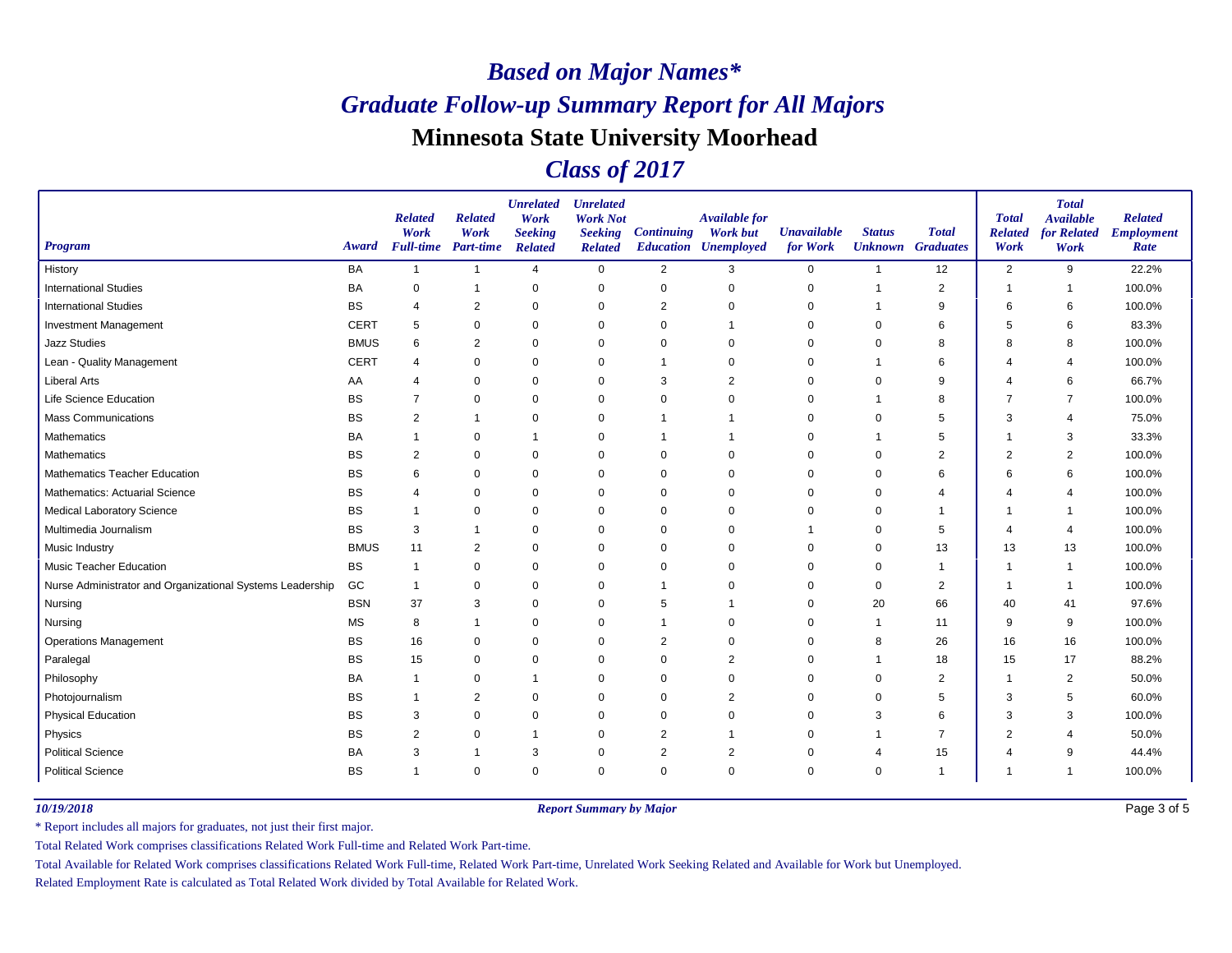### *Class of 2017*

| <b>Program</b>                        | Award       | <b>Related</b><br>Work<br><b>Full-time</b> | <b>Related</b><br>Work<br><b>Part-time</b> | <b>Unrelated</b><br>Work<br><b>Seeking</b><br><b>Related</b> | <b>Unrelated</b><br><b>Work Not</b><br><b>Seeking</b><br><b>Related</b> | <b>Continuing</b> | <b>Available for</b><br><b>Work but</b><br><b>Education Unemployed</b> | <b>Unavailable</b><br>for Work | <b>Status</b> | <b>Total</b><br><b>Unknown</b> Graduates | <b>Total</b><br><b>Related</b><br>Work | <b>Total</b><br><b>Available</b><br>for Related<br>Work | <b>Related</b><br><b>Employment</b><br>Rate |
|---------------------------------------|-------------|--------------------------------------------|--------------------------------------------|--------------------------------------------------------------|-------------------------------------------------------------------------|-------------------|------------------------------------------------------------------------|--------------------------------|---------------|------------------------------------------|----------------------------------------|---------------------------------------------------------|---------------------------------------------|
| <b>Professional Ethics</b>            | <b>CERT</b> | -1                                         | $\mathbf 0$                                | $\mathbf 0$                                                  | $\mathbf 0$                                                             | $\overline{1}$    | $\mathbf 0$                                                            | 0                              | $\mathbf 0$   | 2                                        | $\mathbf{1}$                           | $\overline{1}$                                          | 100.0%                                      |
| Professional Portfolio Development    | <b>CERT</b> | $\mathbf{1}$                               | 0                                          | $\mathbf 0$                                                  | 0                                                                       | 0                 | 0                                                                      | 0                              | 0             | $\mathbf{1}$                             | -1                                     | -1                                                      | 100.0%                                      |
| <b>Professional Writing</b>           | <b>CERT</b> | $\mathbf{1}$                               | $\mathbf 0$                                | $\Omega$                                                     | $\mathbf 0$                                                             | $\mathbf 0$       | $\mathbf 0$                                                            | $\mathbf 0$                    | 0             |                                          | -1                                     |                                                         | 100.0%                                      |
| <b>Project Management</b>             | <b>BS</b>   | 12                                         | $\mathbf 0$                                | $\mathbf 1$                                                  | $\mathbf 0$                                                             | $\mathbf 0$       | $\mathbf 0$                                                            | 0                              | 1             | 14                                       | 12                                     | 13                                                      | 92.3%                                       |
| Psychology                            | BA          | 19                                         | $\overline{2}$                             | $\overline{2}$                                               | 0                                                                       | 11                | 12                                                                     | 0                              | 6             | 52                                       | 21                                     | 35                                                      | 60.0%                                       |
| <b>Public Relations</b>               | BS          | 6                                          | $\mathbf 0$                                | $\mathbf 0$                                                  | $\overline{1}$                                                          | $\mathbf 0$       | -1                                                                     | $\mathbf 0$                    | 0             | 8                                        | 6                                      | $\overline{7}$                                          | 85.7%                                       |
| Publishing                            | <b>CERT</b> | 6                                          | $\overline{2}$                             | 2                                                            | $\mathbf 0$                                                             | 3                 | 2                                                                      | 0                              | 1             | 16                                       | 8                                      | 12                                                      | 66.7%                                       |
| <b>School Counseling</b>              | GC          | 5                                          | $\mathbf 0$                                | $\mathbf 0$                                                  | $\mathbf 0$                                                             | $\mathbf 0$       | $\Omega$                                                               | 0                              | $\mathbf 0$   | 5                                        | 5                                      | 5                                                       | 100.0%                                      |
| School Psychology                     | <b>MS</b>   | 2                                          | $\overline{2}$                             | $\mathbf 0$                                                  | 0                                                                       | 9                 | -1                                                                     | 0                              | -1            | 15                                       | 4                                      | 5                                                       | 80.0%                                       |
| School Psychology                     | <b>SPEC</b> | 9                                          | $\mathbf 0$                                | $\Omega$                                                     | $\mathbf 0$                                                             | $\overline{2}$    | $\mathbf 0$                                                            | 0                              | 0             | 11                                       | 9                                      | 9                                                       | 100.0%                                      |
| Sequential Art                        | <b>CERT</b> | $\mathbf 0$                                | $\mathbf 0$                                | $\mathbf 1$                                                  | $\overline{1}$                                                          | $\mathbf 0$       | $\Omega$                                                               | 0                              | $\mathbf 0$   | 2                                        | $\Omega$                               | -1                                                      | 0.0%                                        |
| Social Studies Teacher Education      | <b>BS</b>   | $\overline{4}$                             | $\mathbf 0$                                | $\mathbf 1$                                                  | $\mathbf 0$                                                             | $\mathbf 0$       | -1                                                                     | 0                              | 2             | 8                                        | 4                                      | 6                                                       | 66.7%                                       |
| Social Work                           | <b>BSW</b>  | 36                                         | $\overline{2}$                             | $\overline{4}$                                               | $\mathbf 0$                                                             | 6                 | 6                                                                      |                                | 8             | 63                                       | 38                                     | 48                                                      | 79.2%                                       |
| Sociology                             | BA          | 5                                          | $\mathbf 0$                                | $\mathbf 0$                                                  | 0                                                                       | -1                | 3                                                                      | 0                              | $\mathbf 0$   | 9                                        | 5                                      | 8                                                       | 62.5%                                       |
| Spanish                               | BA          | 2                                          | 0                                          | $\Omega$                                                     | $\mathbf 0$                                                             | 1                 | $\mathbf 0$                                                            | 0                              | 0             | 3                                        | 2                                      | $\overline{2}$                                          | 100.0%                                      |
| Spanish                               | <b>BS</b>   | $\mathbf 0$                                | $\mathbf 0$                                | $\Omega$                                                     | $\mathbf 0$                                                             | -1                | $\mathbf 0$                                                            | 0                              | $\mathbf 0$   |                                          | $\Omega$                               | $\mathbf 0$                                             | 0.0%                                        |
| <b>Special Education</b>              | BS          | $\overline{7}$                             |                                            | $\Omega$                                                     | $\Omega$                                                                | $\mathbf 0$       | $\Omega$                                                               | 0                              | $\mathbf 0$   | 8                                        | 8                                      | 8                                                       | 100.0%                                      |
| <b>Special Education</b>              | <b>MS</b>   | 11                                         | $\mathbf 0$                                | $\mathbf 0$                                                  | 0                                                                       | 2                 | $\mathbf 0$                                                            | 0                              | 0             | 13                                       | 11                                     | 11                                                      | 100.0%                                      |
| Speech-Language Pathology             | <b>MS</b>   | 15                                         | $\mathbf 0$                                | $\Omega$                                                     | $\mathbf 0$                                                             | $\mathbf 0$       | 1                                                                      | 0                              | 3             | 19                                       | 15                                     | 16                                                      | 93.8%                                       |
| Speech-Language-Hearing Sciences      | BS          | 9                                          |                                            | -1                                                           | $\mathbf 0$                                                             | 21                | $\overline{2}$                                                         | 0                              | -1            | 35                                       | 10                                     | 13                                                      | 76.9%                                       |
| Studio Art                            | BA          | 5                                          | 0                                          | $\mathbf 0$                                                  | 0                                                                       | 0                 | $\mathbf 0$                                                            | 0                              | $\mathbf 0$   | 5                                        | 5                                      | 5                                                       | 100.0%                                      |
| Studio Art                            | <b>BFA</b>  | 14                                         | $\overline{2}$                             | $\overline{2}$                                               | $\overline{1}$                                                          | $\mathbf 0$       | $\overline{1}$                                                         | 0                              | 0             | 20                                       | 16                                     | 19                                                      | 84.2%                                       |
| Sustainability                        | BS          | $\overline{2}$                             | $\Omega$                                   | $\Omega$                                                     | $\mathbf 0$                                                             | $\mathbf{1}$      | -1                                                                     | 0                              | -1            | 5                                        | $\overline{2}$                         | 3                                                       | 66.7%                                       |
| Teaching English as a Second Language | BS          | -1                                         | $\mathbf 0$                                | $\mathbf 0$                                                  | $\mathbf 0$                                                             | $\mathbf 0$       | $\mathbf 0$                                                            | 0                              | $\mathbf 0$   | $\mathbf 1$                              | 1                                      | $\overline{1}$                                          | 100.0%                                      |
| Teaching English as a Second Language | MA          | -1                                         | 0                                          | $\mathbf 0$                                                  | 0                                                                       | $\mathbf 0$       | $\mathbf 0$                                                            | 0                              | 0             | $\mathbf{1}$                             | $\overline{1}$                         | -1                                                      | 100.0%                                      |
| <b>Theater Arts</b>                   | BA          | 8                                          | $\mathbf 0$                                | $\overline{2}$                                               | $\mathbf 0$                                                             | $\Omega$          |                                                                        | 0                              | 0             | 11                                       | 8                                      | 11                                                      | 72.7%                                       |
| <b>University Studies</b>             | BS          | 8                                          | 2                                          | 0                                                            | 0                                                                       | 0                 | $\overline{7}$                                                         | 0                              | 0             | 17                                       | 10                                     | 17                                                      | 58.8%                                       |
| Women's and Gender Studies            | BA          | $\overline{2}$                             | $\mathbf 0$                                | $\Omega$                                                     | $\mathbf 0$                                                             | $\overline{1}$    | $\mathbf 0$                                                            | 0                              | 0             | 3                                        | 2                                      | 2                                                       | 100.0%                                      |

*10/19/2018 Report Summary by Major*

Page 4 of 5

\* Report includes all majors for graduates, not just their first major.

Total Related Work comprises classifications Related Work Full-time and Related Work Part-time.

Total Available for Related Work comprises classifications Related Work Full-time, Related Work Part-time, Unrelated Work Seeking Related and Available for Work but Unemployed.